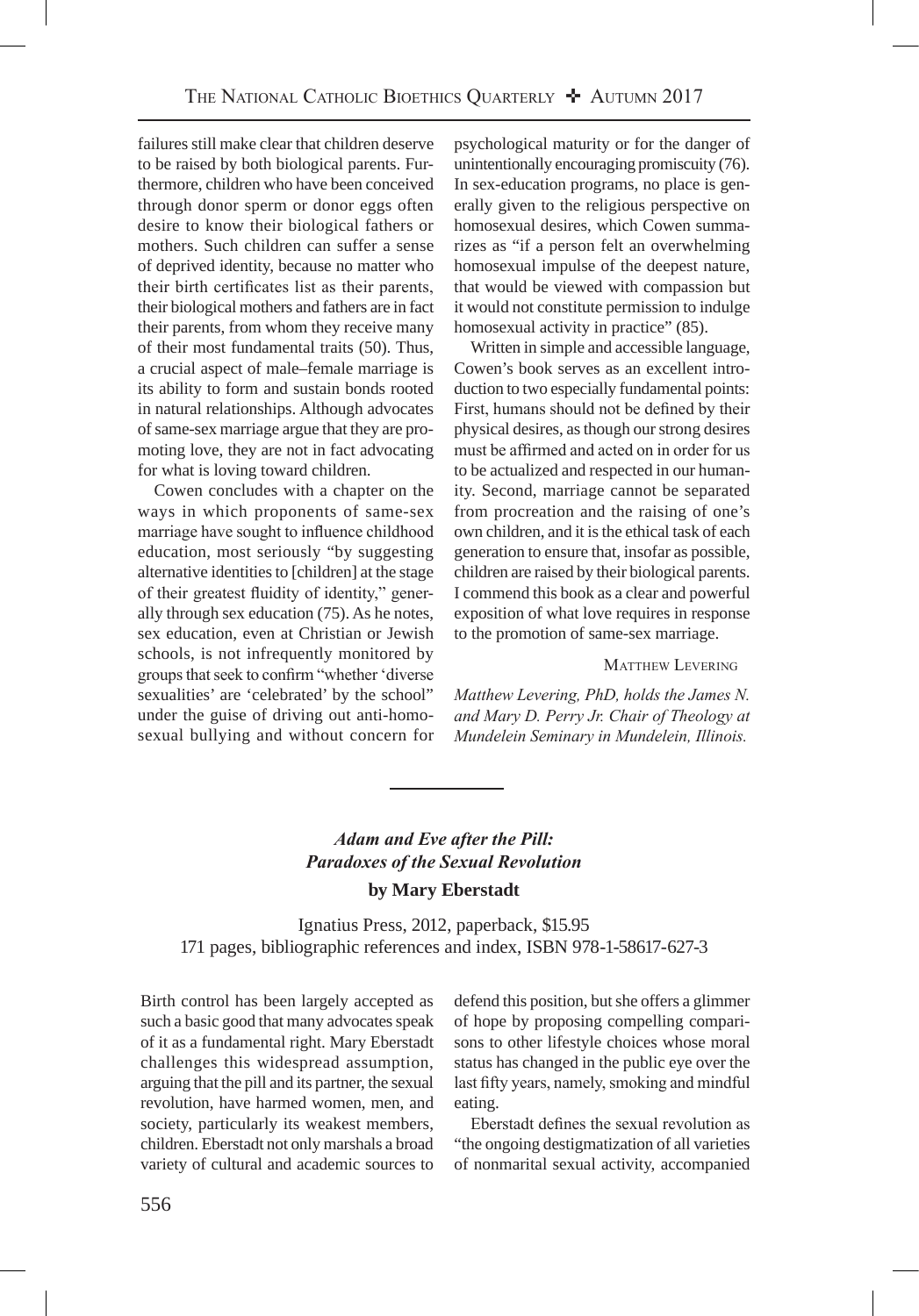by a sharp rise in such activity, in diverse societies around the world," a state of affairs made practically possible by means of the birth control pill, which enables "optional and intentional sterility in women" (12). Her book aims to shed light on the "human fallout of our post-Pill world" (15). Eberstadt served as a senior fellow at the Hoover Institution from 2002 to 2013. An author with her finger on the pulse of contemporary culture, she supports her arguments with observations from the messages—and often the hurt, cynicism, and despair—in articles appearing in outlets like *Time*, the *Atlantic*, and the *Nation*. She surveys news and novels and gathers evidence from research in the social sciences and medical literature. Her footnotes are a treasure trove of sources for those interested in these cultural questions, and her writing style weaves together these various sources in thoughtful chapters that move swiftly.

The heart of the book examines what the sexual revolution is doing to women, men, children, and young adults. In the chapter on women, subtitled "What Does Woman Want?," Eberstadt examines how women thought they wanted sexual license free from the risk of childbearing, just like men, and the sexual revolution gave it to them free of social stigma. However, after a survey of contemporary articles by women dissatisfied with the absence of lasting romance in their lives and a lack of sex in their marriages, possibly caused by husbands' pornography use, which is permitted under the new moral code, Eberstadt concludes that "perhaps some of the modern misery of which so many women today so authentically speak is springing not from a sexual desert, but from a sexual flood—a torrent of poisonous imagery, beginning now for many in childhood, that has engulfed women and men, only to beach them eventually somewhere alone and apart, far from the reach of each other" as they experience a "lack of sexual intimacy in a world awash in sexual imagery" (53). Eberstadt also documents women's frustration that "having it all" in terms of career and husbandly help with housework has not made them happier than women in previous generations.

In the chapter on men, subtitled "Peter Pan and the Weight of Smut," Eberstadt documents the harmful effects of pornography on relationships and on the brain of the user, highlighting a body of evidence that has grown since the publication of her book and that the US Conference of Catholic Bishops draws from in its 2015 pastoral letter "Create in Me a Clean Heart: A Pastoral Response to Pornography." The rise in divorce among those who use pornography, the self-loathing and depression associated with pornography addiction, users' high rates of erectile dysfunction when it comes time to make love in real life with their wives, the massive damage to the personal lives of users and those who are tragically lured into the industry, the wide exposure of adolescents to pornography and the correlating increase in their sexual activity with all its cultural costs, and the addicted user's inevitable slide into more extreme and disturbing types of images are not news to anyone familiar with the literature. It is laudable that Eberstadt brought these findings to light somewhat early—many people are just now awakening to the harms of pornography, even as the industry extends its reach to more users and younger populations every year. Eberstadt's most valuable contribution to the discussion, however, is her ability to draw striking and brilliant parallels between the pornography epidemic and other publichealth crises. These similes are so spot-on that they could possibly capture the attention of those on the other side of the culture wars.

In her discussion of the sexual revolution's effect on men, she claims, "Pornography today, in short, is much like obesity was yesterday—a social problem increasing over time, with especially worrisome results among its youngest consumers, and one whose harms are only beginning to be studied with the seriousness they clearly deserve" (57). Later, in a provocative and compelling chapter dedicated solely to exploring the topic, she suggests that pornography consumption could very possibly become commonly regarded as harmful to health as tobacco is now. Just as public-health activists pressured the tobacco industry and educated the public in the face of widespread cigarette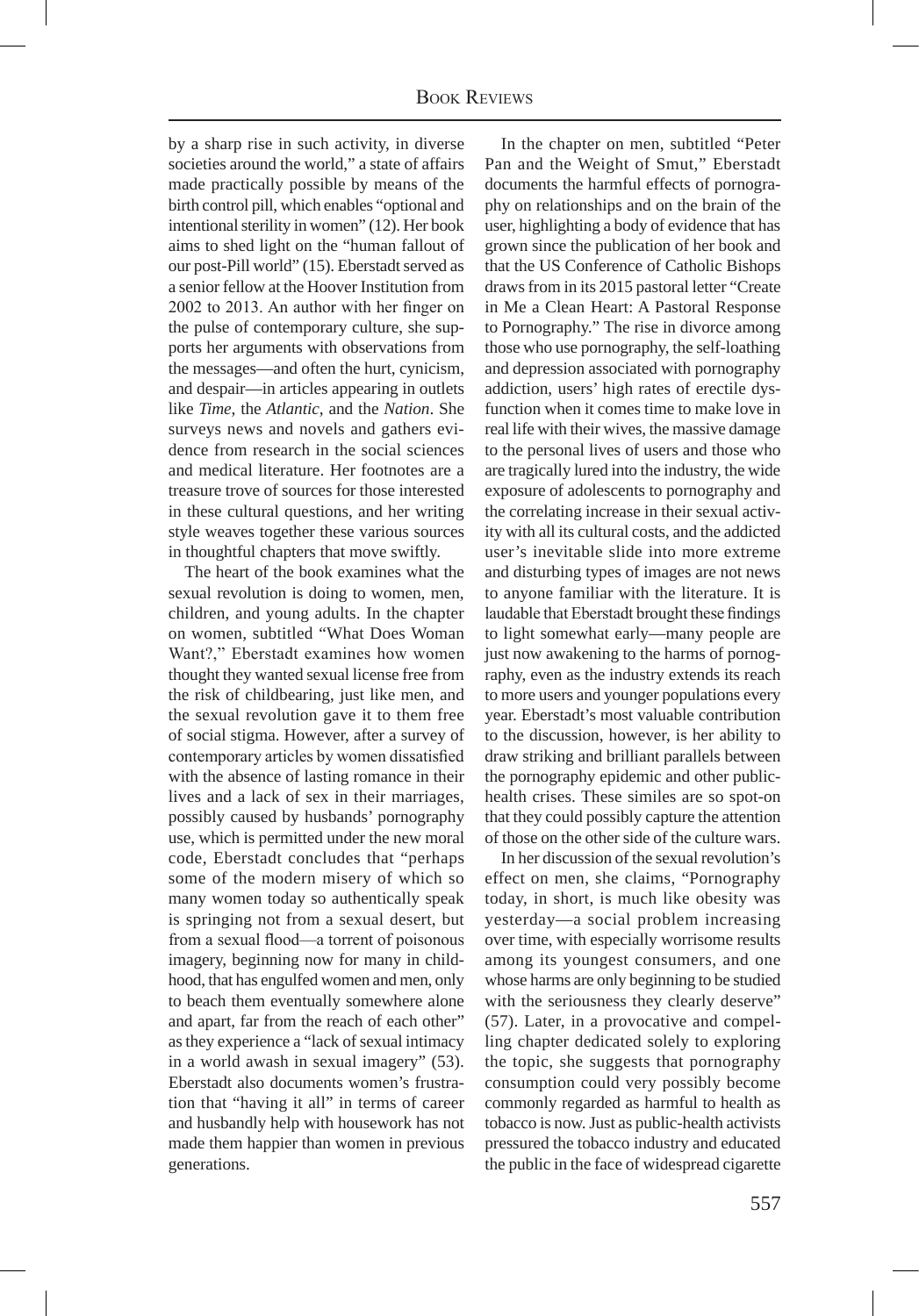smoking, she proposes that the same could occur with pornography. It is encouraging to remember that smoking was once practically universally accepted. It was considered an inevitable and ubiquitous part of life, and it happened everywhere—in the movies, in front of children, in the car, at stores and restaurants: "In 1950, almost half the adult American population smoked; by 2004, just over a fifth did. Though still in common use and still legally available, cigarettes somehow went from being widely consumed and accepted throughout the Western world to nearly universally discouraged and stigmatized—all in the course of a few decades" (121). It is encouraging to think that the same process could happen with pornography consumption now that evidence of its harmful effects is beginning to accumulate.

Another of Eberstadt's provocative parallels examines the irony of "mindful eating and mindless sex" (96). Moral opinions about food abound. They underlie nutritional philosophies like macrobiotics and vegetarianism, and their evangelists impress on others the categorical moral goods for the individual, animals, and the planet of choosing to eat local, to eat organic, or to juice. Yet alongside all this intentionality and discipline regarding what one puts in one's mouth, a laissez-faire attitude toward sexual consumption approbates what Eberstadt calls "junk sex" (114). What one chooses to do sexually has simply become a matter of taste. Words like "guilt," "pure," and "clean" are much more likely to appear in popular culture when discussing food than when discussing sex. This is a fascinating observation: society has become "puritanical about food and licentious about sex" (119). Again, Eberstadt offers a ray of hope that this "transubstantiation" of values could shift again in the future, given the mounting evidence that the laissez-faire morals of the sexual revolution are harmful and that traditional sexual morality serves the greatest well-being of the individual and society. Here, she refers to studies by researchers like Linda Waite, Maggie Gallagher, Kay Hymowitz, W. Bradford Wilcox, David Blankenhorn, and Elizabeth Marquardt on the benefits of marriage and the damage of family breakup. Eberstadt spends much of the chapter drawing conclusions, but this phenomenon would be a valuable starting point for discussion and reflection in a college course in philosophy, ethics, theology, or sociology.

Eberstadt credits the sexual revolution with harming children and adolescents by exposing them to pornography's destructive, brain-altering, and behavior-altering content and by exploiting them for its production. In a brief chapter, Eberstadt reveals how close pedophilia came to gaining blasé cultural acceptance when articles appearing in the popular press in the 1980s accepted pederasty without comment. What turned the tide? She points to the clergy sex-abuse scandal and the Polanski affair as events that galvanized public opinion against pedophilia. The most common harm that the sexual revolution deals children, however, is the breakdown of families; the separation of sex from marriage leaves increasing numbers of children fatherless and correlates with personal suffering, behavioral difficulties, and social consequences, not the least of which is a greatly increased risk of poverty. She refers to well-known social scientists like Waite, Gallagher, and Wilcox who have conducted research in the area of sexual mores and personal and social well-being.

Eberstadt also examines the university hookup culture, because it offers "the best petri dish we could want for observing what happens to young men and women when they play by the sexual revolution's rules" (93). Eberstadt refers to the hookup and binge-drinking culture present on most campuses as "Toxic U" and points to the "drinking to oblivion, drugging, one-night sex, sexually transmitted diseases, and all the rest of the hookup-culture trappings" that form the common denominators of the alarming increase in mental-health cases on college campuses (83). She looks to telling admissions from young men who acknowledge forcing nonconsensual sex and who engage in drinking games for the purpose of sexual manipulation: "The evidence in this petri dish testifies to one overriding and commonly overlooked truth: Contrary